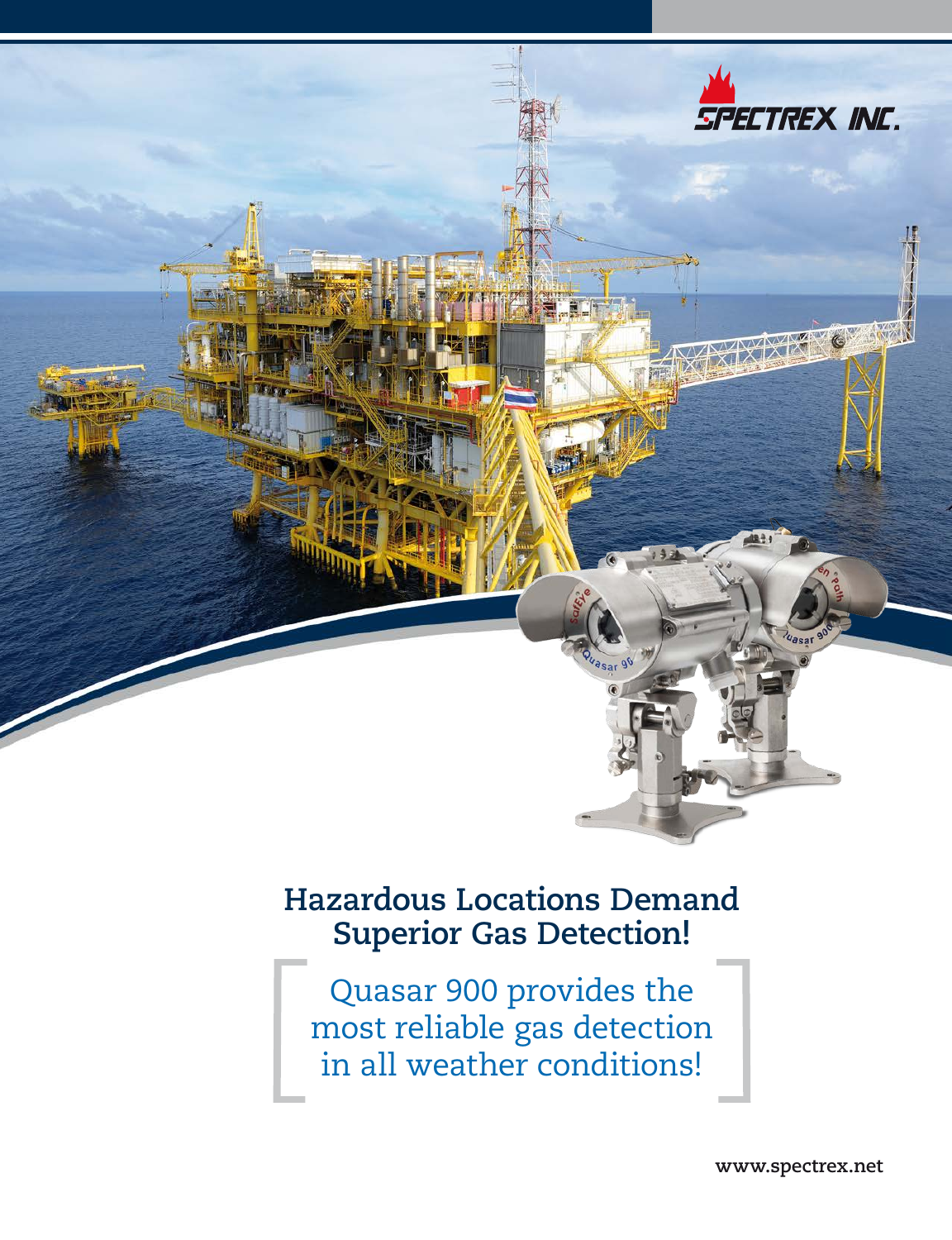The SafEye Quasar 900 Series is the very latest open path IR technology and detects a wide range of hydrocarbon gases – including alkanes (methane to hexane) and ethylene.

Path lengths can be up to 660ft (200m). Quasar 900 models can be tailored to protect your high-risk installation.

Reliability and performance is key and is assured with SIL2 approval and successful 3rd party FM performance / function testing to FM and EN standards

### Why Open Path Gas Detectors?

Spectrex invented the xenon flash lamp design that revolutionized the open-path gas detection market, which, until then, was plagued by false alarms due to the drawbacks of the previous designs. Now, Open path detectors complement the use of individual point detectors, take executive action and offer many significant benefits including:

**From the Arctic Circle to Middle Eastern Deserts**

- Wider area coverage
- Most likely method to pick up any leak
- Very high speed of response
- No unrevealed failure modes
- Beam block warning
- Detector location is less critical
- Size of gas hazard indicated

## Applications include:

- Offshore platforms & FPSOs
- Petrochemical plants
- Chemical processing plants
- Gas filling and distribution terminals
- Gas transport and pipelines
- Large storage areas & buildings
- Perimeter monitoring

**Gas leak can be picked up by Open Path Detectors that point detectors miss!**



*This scenario shows how the matrix of point type detectors can miss a leak or eventually only see diluted gas levels whereas SafEye 900 Open-Path will, in this case, measure 20% LEL x 7m = 1.4 LEL.m - well above 1 LEL.m alarm level*



*1 LEL meter (1 LEL.m) = a cloud of 100% LEL methane gas that is 1 meter wide*

*1 LEL meter (1 LEL.m) = a cloud of 5% LEL methane gas that is 20 meter wide*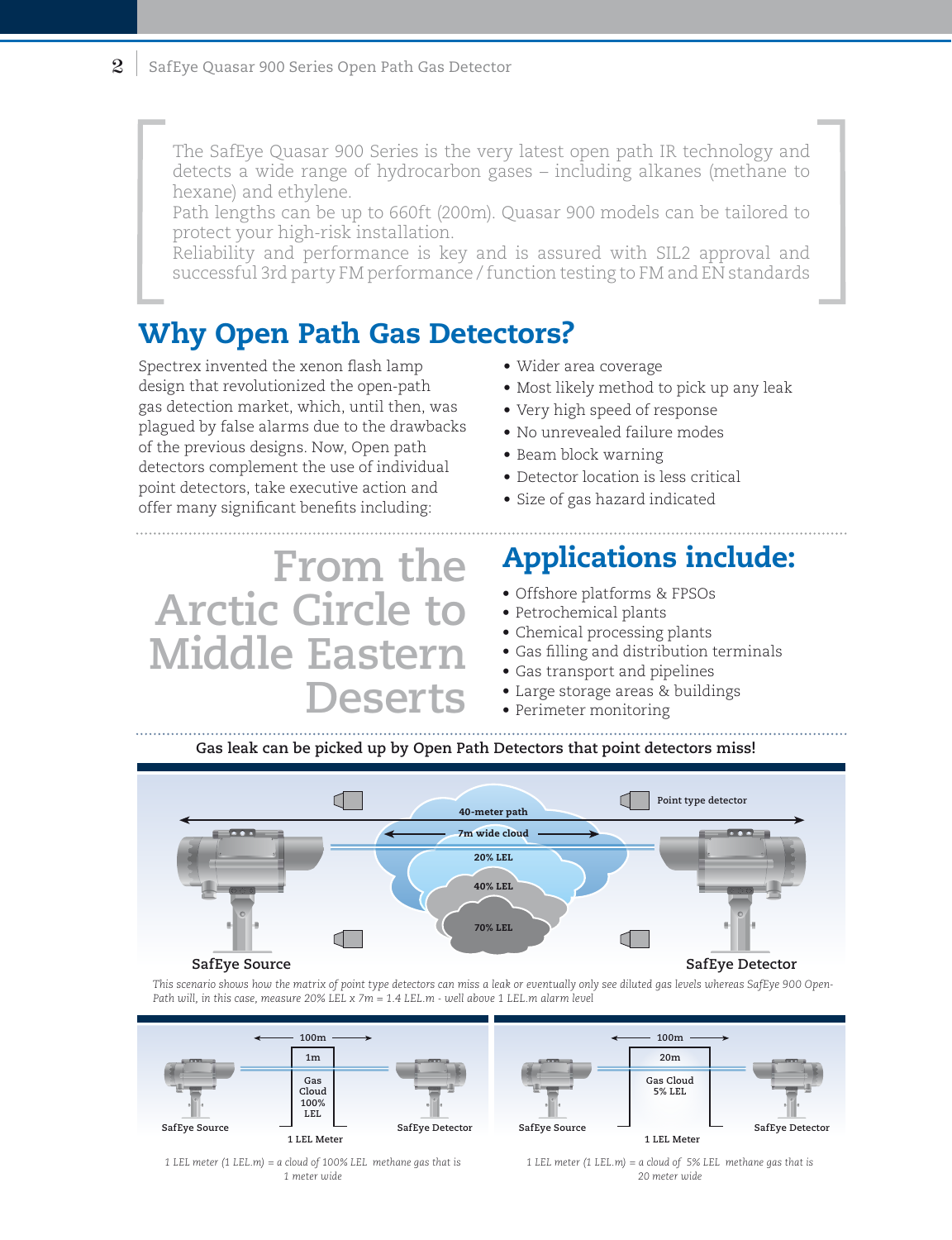

# Don't just take our word for it!

We had Factory Mutual (FM) independently test Quasar 900 to recognized worldwide Function and Performance standards for openpath gas detectors (FM6325 and EN60079-29-4). Guess what – we passed with flying colors!

# Why do we do this?

*(apart from anything else, it costs a lot).* Well, its to give you the assurance that what we say about Quasar 900 is true – and in safety, that's important!

#### **IMMUNITY TO FALSE ALARMS**

Quasar 900 is totally immune to interference from sunlight or any other sources of radiation such as flare stacks, arc welding or lightning.

#### **PERFORMANCE IN ALL WEATHERS**

The Quasars 900's high power xenon lamp will compensate for changing weather conditions, including rain, fog, mist, snow and makes it immune to influences from solar radiation, arcwelding, stack flares or vibration from machinery.

The optical lenses are thermostacically heated to prevent the formation of ice and build up of snow on the optics even under severe weather conditions. It also eliminates build up of condensation on the lenses.

Quasar is rated for operation over a very wide temperature range from -67°F to  $+$  149°F (-55°C to + 65°C) - a truly worldwide product

#### **RELIABILITY**

Quasar 900 is designed to SIL2 (IEC61508), equipped with heated optics and tolerates a very wide temperature range to provide reliable detection – 24/7

#### **FAILSAFE**

No unrevealed failures. In normal operation, the output signal is 4 to 20 mA, depending on the measured gas concentration.

Sub-4mA signals includes indications for beam blockage (2mA), a fault (1mA). In addition, a continuous self-test of the Quasar 900 will issue a pre-warning signal (3mA) where the detector is still operational but requires some attention – for example when the transmitter or receiver is misaligned or if there is a deposit build-up on the optics. Maintenance without downtime!

### **BUILT-IN DATA LOGGER**

An internal data-logger keeps a detailed record of the previous 100 events.

#### **GAS LIBRARY**

The detector can be calibrated for up to three gases. Each detector is supplied with methane, propane and ethylene calibration as standard which are field selectable by the user.

No need for any manual adjustment or standard test gas, due to the built-in calibration of the Quasar 900.

#### **Minimum Detectable Level**

Due to Quasar 900's inherent stability and sensitivity, the minimum detectable level is 0.15 LEL.m

#### **SIMPLE TO ALIGN AND COMMISSION**

One person can easily align and commission the system without the need for special training or skills. After an initial coarse adjustment by eye, a telescope is fitted allowing fine adjustment to optimized the adjustment for maximum signal strength.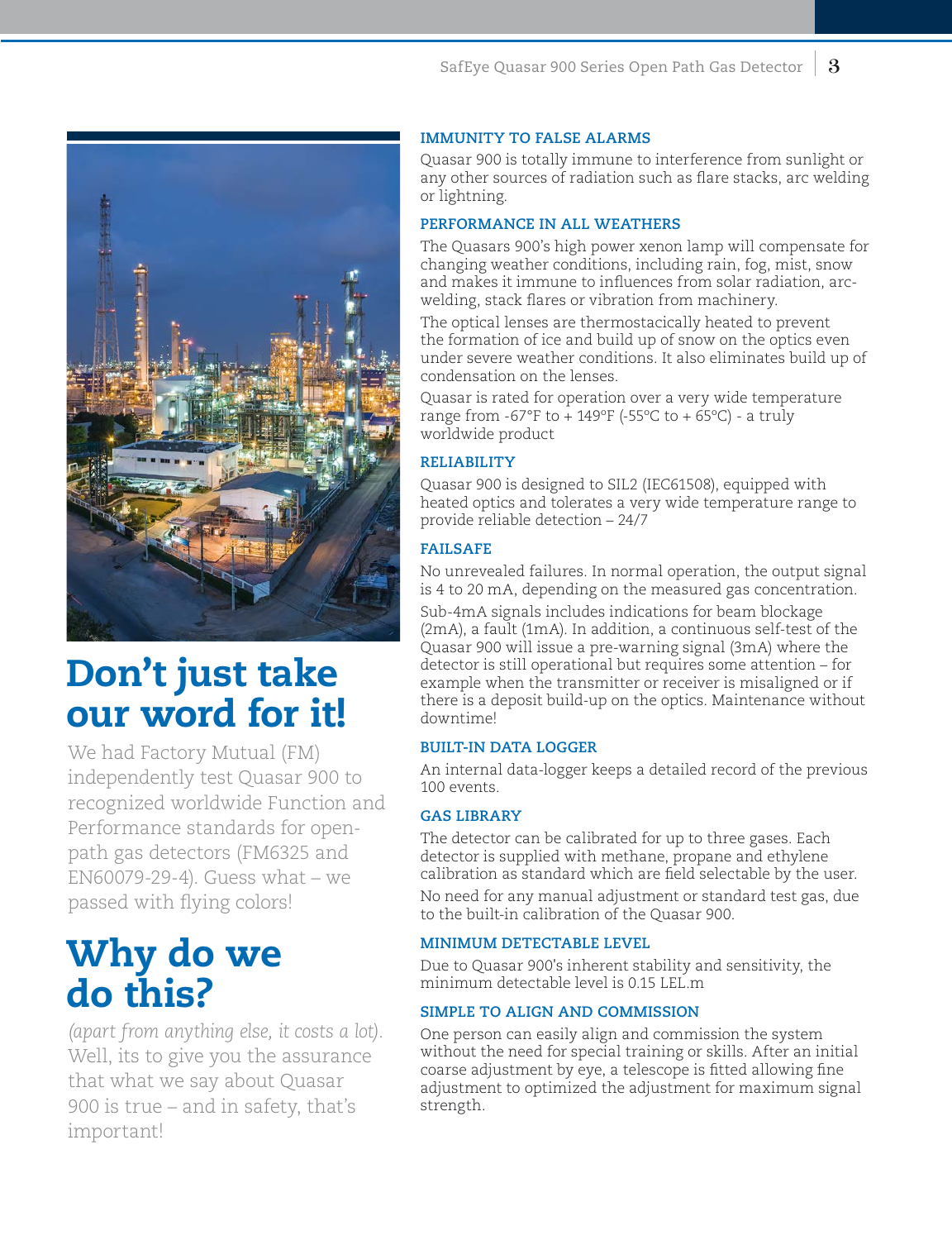### Installation **Options**

#### **Quasar offers options for your installation:**

- 0-20mA analog output with or without HART capability
- RS485 Modbus, where up to 256 detectors can be linked.



### **Worldwide** Approvals

- **• Hazardous area (Zone 1)** FM/FMC, ATEX, IECEx, GOST R
- **• Performance (3rd party):** FM 6325 approved by FM EN60079-29-4 tested by FM
- **• Reliability:** SIL2 (TUV) - Pending

I.S. approved conection port for hand held terminal in field or safe area

316L Stainless Steel housing

Heated optics

Electrical entries (x2) ¾" NPT or M25

### **HART**

HART capabilities within the Quasar 900 can provide digital communications between the field and the safe area. This can provide real time information on the status of an individual detector as well as configuration and historical data of each device, without the need for extra cable cores.

A key feature of HART is that digital signals are transmitted on the same two wires as the 0-20mA current signal.

Useful and useable information available via HART includes:

- Display set-up
- Reconfigure set-up such as gas calibration, heater control, alarm delays, address
- Display detector status and definition
- Perform detector diagnostics
- Troubleshooting
- View Event Log

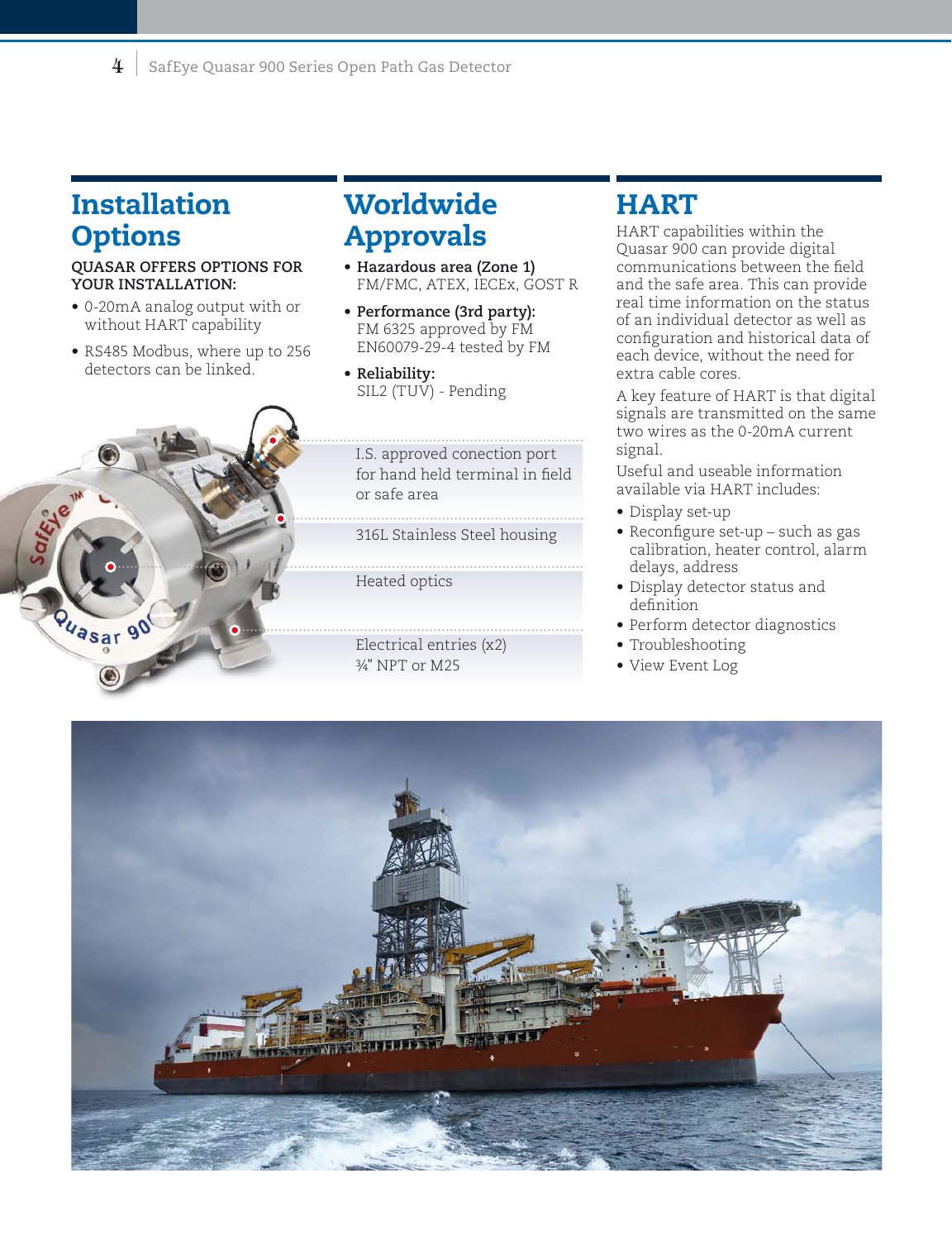

### Complete Access in the Field or Safe Area

The unique, intrinsically safe approved connection port on the Quasar 900 receiver allows simple connection of various types of handheld unit that will communicate with Quasar 900 in the hazardous area. These handheld devices allow user to check alignment, zero, perform configuration changes, view event log, perform diagnostic functions, in conjunction with Spectrex software.

The handheld units are robust weather-proof devices, certified intrinsically safe for use in a hazardous, classified area.

Two options are available, both able to connect to the intrinsically safe approved connection port on the Quasar 900 receiver.

- HART handheld
- RS485 handheld

For work in a safe area / workshop, other options are available, still connected via the I.S. port. for your convenience.

These take the form of cable harnesses to connect with our Mini Laptop kit (p/n 777820-1) or to your own PC/laptop, using free Spectrex software





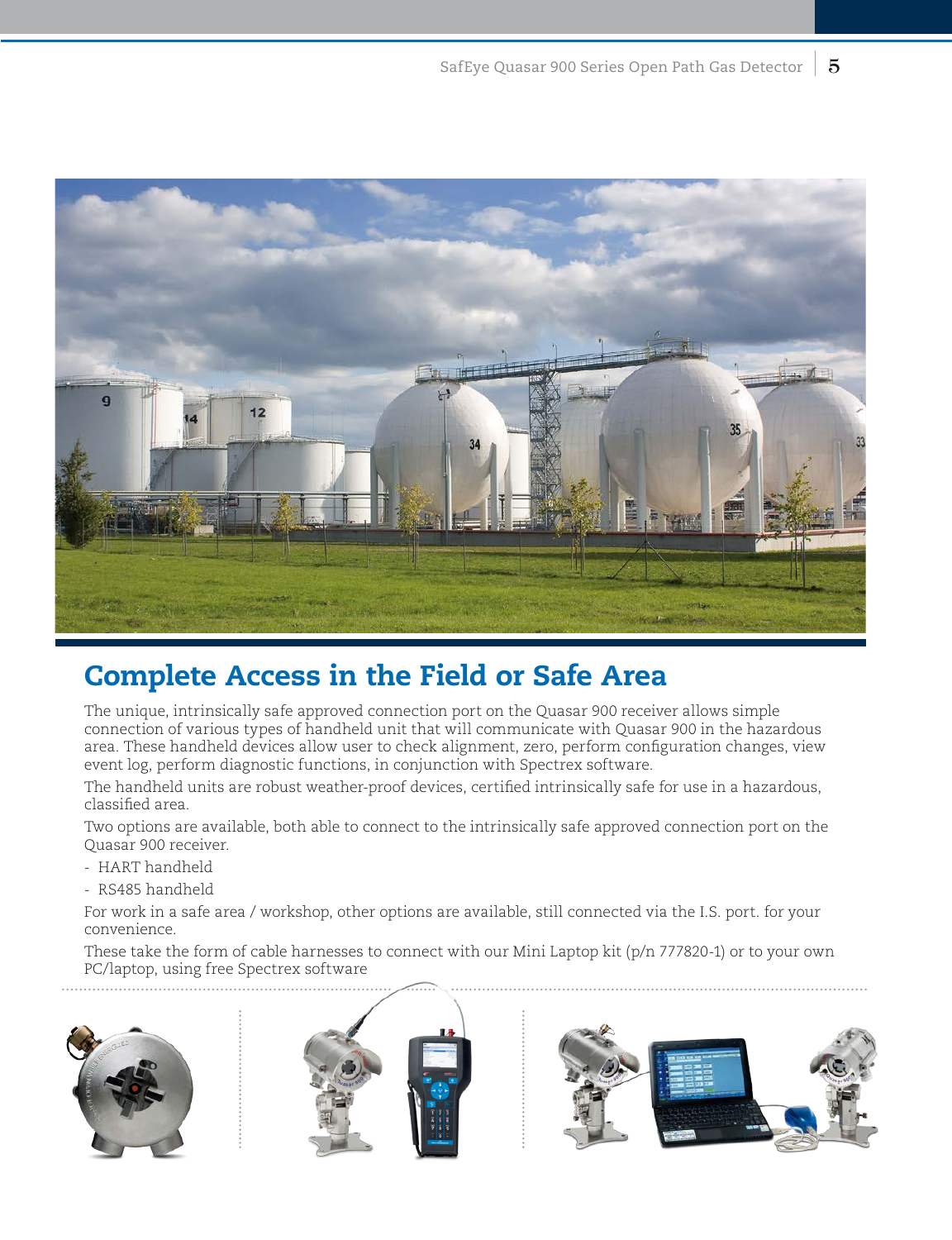|                                                           | <b>GENERAL SPECIFICATIONS</b>                                                                                                                                                                                                                                                                                                                                  |                                                                         |                                                                                                   |                                                                 |                                                                                |  |  |  |
|-----------------------------------------------------------|----------------------------------------------------------------------------------------------------------------------------------------------------------------------------------------------------------------------------------------------------------------------------------------------------------------------------------------------------------------|-------------------------------------------------------------------------|---------------------------------------------------------------------------------------------------|-----------------------------------------------------------------|--------------------------------------------------------------------------------|--|--|--|
| <b>Detection Range</b>                                    | Model<br>Feet<br><b>Meters</b>                                                                                                                                                                                                                                                                                                                                 | 901<br>23-66<br>7-20                                                    | 902<br>50-132<br>15-40                                                                            | 903<br>115-330<br>35-100                                        | 904<br>265-660<br>80-200                                                       |  |  |  |
| <b>Detected Gas</b>                                       | $C1-C8$                                                                                                                                                                                                                                                                                                                                                        |                                                                         |                                                                                                   |                                                                 |                                                                                |  |  |  |
| <b>Response Time</b>                                      | 3 sec.                                                                                                                                                                                                                                                                                                                                                         |                                                                         |                                                                                                   |                                                                 |                                                                                |  |  |  |
| <b>Immunity to False Alarm</b>                            | Not influenced by solar radiation, hydrocarbon flames and other external IR radiation sources.                                                                                                                                                                                                                                                                 |                                                                         |                                                                                                   |                                                                 |                                                                                |  |  |  |
| <b>Sensitivity Range</b>                                  | 0-5 LEL.m methane and propane                                                                                                                                                                                                                                                                                                                                  |                                                                         |                                                                                                   |                                                                 |                                                                                |  |  |  |
|                                                           | 0-8 LEL.m ethylene                                                                                                                                                                                                                                                                                                                                             |                                                                         |                                                                                                   |                                                                 |                                                                                |  |  |  |
| <b>Spectral Response</b>                                  | $2.0 - 3.0 \mu m$                                                                                                                                                                                                                                                                                                                                              |                                                                         |                                                                                                   |                                                                 |                                                                                |  |  |  |
| Displacement/Misalignment                                 | ±0.5°                                                                                                                                                                                                                                                                                                                                                          |                                                                         |                                                                                                   |                                                                 |                                                                                |  |  |  |
| <b>Tolerance</b><br><b>Drift</b>                          |                                                                                                                                                                                                                                                                                                                                                                |                                                                         |                                                                                                   |                                                                 |                                                                                |  |  |  |
| <b>Minimum Detectable Level</b>                           | $\pm$ 7.5% of the reading or $\pm$ 4% of the full scale (whichever is greater)<br>0.15 LEL.m                                                                                                                                                                                                                                                                   |                                                                         |                                                                                                   |                                                                 |                                                                                |  |  |  |
| <b>Temperature Range</b>                                  | $-67 °F (-55 °C)$ to $149 °F (65 °C)$                                                                                                                                                                                                                                                                                                                          |                                                                         |                                                                                                   |                                                                 |                                                                                |  |  |  |
| <b>Humidity</b>                                           | Up to 95% non-condensing (withstands up to 100% RH for short periods)                                                                                                                                                                                                                                                                                          |                                                                         |                                                                                                   |                                                                 |                                                                                |  |  |  |
| <b>Heated Optics</b>                                      | To eliminate condensation and icing on the window                                                                                                                                                                                                                                                                                                              |                                                                         |                                                                                                   |                                                                 |                                                                                |  |  |  |
| Warranty                                                  | Safety system - 3 years                                                                                                                                                                                                                                                                                                                                        |                                                                         |                                                                                                   |                                                                 |                                                                                |  |  |  |
|                                                           | Flash source bulb - 10 years                                                                                                                                                                                                                                                                                                                                   |                                                                         |                                                                                                   |                                                                 |                                                                                |  |  |  |
| ELECTRICAL SPECIFICATIONS                                 |                                                                                                                                                                                                                                                                                                                                                                |                                                                         |                                                                                                   |                                                                 |                                                                                |  |  |  |
| <b>Power Supply</b>                                       | 24VDC nominal (18-32 VDC)                                                                                                                                                                                                                                                                                                                                      |                                                                         |                                                                                                   |                                                                 |                                                                                |  |  |  |
| <b>Power Consumption</b><br>(peak includes heated optics) | Detector: 250mA (300mA Peak)<br>Source: 250mA (300mA Peak)                                                                                                                                                                                                                                                                                                     |                                                                         |                                                                                                   |                                                                 |                                                                                |  |  |  |
| <b>Warm Up Time</b>                                       |                                                                                                                                                                                                                                                                                                                                                                |                                                                         |                                                                                                   |                                                                 |                                                                                |  |  |  |
| <b>Electrical Connection (specify)</b>                    | 30 sec for transmitter and receiver<br>$2 \times 3/4" - 14$ NPT conduits                                                                                                                                                                                                                                                                                       |                                                                         |                                                                                                   |                                                                 |                                                                                |  |  |  |
|                                                           | or 2 x M25 x 1.5mm ISO                                                                                                                                                                                                                                                                                                                                         |                                                                         |                                                                                                   |                                                                 |                                                                                |  |  |  |
| <b>Electrical Input Protection</b>                        | per MIL-STD-1275B                                                                                                                                                                                                                                                                                                                                              |                                                                         |                                                                                                   |                                                                 |                                                                                |  |  |  |
| <b>Electromagnetic Compatibility</b>                      |                                                                                                                                                                                                                                                                                                                                                                | EMI/RFI protected per EN50270                                           |                                                                                                   |                                                                 |                                                                                |  |  |  |
|                                                           |                                                                                                                                                                                                                                                                                                                                                                |                                                                         |                                                                                                   |                                                                 |                                                                                |  |  |  |
| <b>OUTPUTS - INTERFACES</b>                               |                                                                                                                                                                                                                                                                                                                                                                |                                                                         |                                                                                                   |                                                                 |                                                                                |  |  |  |
| 0-20mA Current Output                                     | Maximum load<br>Gas reading<br>Normal, zero reading<br>Maintenance call                                                                                                                                                                                                                                                                                        | Sink (source option) configuration<br>4-20mA<br>4mA<br>3 <sub>m</sub> A | 500 ohm at 18-32 VDC<br>Fault                                                                     | Misalignment<br>Obscuration/beam block<br>Zero calibration mode | 2.5 <sub>m</sub> A<br>2 <sub>m</sub> A<br>1 <sub>m</sub> A<br>0 <sub>m</sub> A |  |  |  |
| RS-485 Interface - Modbus<br><b>Compatible</b>            | The RS-485 input/output provides complete data information to a PC and receives control<br>commands from the PC or handheld unit                                                                                                                                                                                                                               |                                                                         |                                                                                                   |                                                                 |                                                                                |  |  |  |
| <b>HART</b>                                               | HART communications on 0-20mA analog current (FSK) - used for maintenance and asset<br>management                                                                                                                                                                                                                                                              |                                                                         |                                                                                                   |                                                                 |                                                                                |  |  |  |
| <b>Visual Status Indicator</b>                            | 3 color LED: Green - Power on, Yellow - Fault, Red - Alarm                                                                                                                                                                                                                                                                                                     |                                                                         |                                                                                                   |                                                                 |                                                                                |  |  |  |
| MECHANICAL SPECIFICATIONS                                 |                                                                                                                                                                                                                                                                                                                                                                |                                                                         |                                                                                                   |                                                                 |                                                                                |  |  |  |
| <b>Hazardous Area Approval</b>                            | ATEX/IECEx<br>approved per<br>Ex d e ib [ib Gb] $IB + H2$ T4 Gb<br>Ex tb IIIC T135°C Db<br>The detector or source units have a combination of approvals. Each is a single<br>enclosure (Exd) with integral, segregated rear terminal section (Exe) and<br>intrinsically safe (Exia) data-port for external in-situ connection to Hand-Held<br>Diagnostic unit. |                                                                         |                                                                                                   |                                                                 |                                                                                |  |  |  |
|                                                           | FM/FMC<br>Approved per Class I Div 1 Groups B, C and D, Class II, III Div 1 Groups E, F and G                                                                                                                                                                                                                                                                  |                                                                         |                                                                                                   |                                                                 |                                                                                |  |  |  |
| <b>Performance</b>                                        |                                                                                                                                                                                                                                                                                                                                                                |                                                                         | Approved per FM6325 and tested by FM per EN60079-29-4                                             |                                                                 |                                                                                |  |  |  |
| <b>Reliability</b>                                        | SIL2 per IEC61503 (TUV) - Pending                                                                                                                                                                                                                                                                                                                              |                                                                         |                                                                                                   |                                                                 |                                                                                |  |  |  |
| <b>Enclosure</b>                                          | The source and detector housings are stainless steel 316L with electro polish finish. The circuit<br>boards are conformal coated and protected from mechanical vibrations. The tilt mount is also<br>stainless steel 316L.                                                                                                                                     |                                                                         |                                                                                                   |                                                                 |                                                                                |  |  |  |
| <b>Dimensions</b>                                         | Detector/Source<br>Tilt Mount                                                                                                                                                                                                                                                                                                                                  |                                                                         | $10.5 \times 5.1 \times 5.1$ inch (267 x 130 x 130mm)<br>4.7 x 4.7 x 5.5 inch (120 x 120 x 158mm) |                                                                 |                                                                                |  |  |  |
| Weight                                                    | Detector/Source<br><b>Tilt Mount</b>                                                                                                                                                                                                                                                                                                                           | $11$ lb $(5kg)$<br>4.2lb (1.9kg)                                        |                                                                                                   |                                                                 |                                                                                |  |  |  |
| <b>Water and Dust Tight</b>                               | IP66 and IP68<br><b>NEMA 250 6P</b>                                                                                                                                                                                                                                                                                                                            |                                                                         |                                                                                                   |                                                                 |                                                                                |  |  |  |
| <b>Environmental</b>                                      | Meets MIL-STD-810C for Humidity, Salt and Fog, Vibration, Mechanical Shock, High and Low<br>Temperature                                                                                                                                                                                                                                                        |                                                                         |                                                                                                   |                                                                 |                                                                                |  |  |  |
| <b>ACCESSORIES</b>                                        |                                                                                                                                                                                                                                                                                                                                                                |                                                                         |                                                                                                   |                                                                 |                                                                                |  |  |  |
| <b>Tilt Mount</b>                                         | P/N 888270                                                                                                                                                                                                                                                                                                                                                     | <b>HART Hand-Held Harness Kit</b>                                       |                                                                                                   | P/N 888815                                                      |                                                                                |  |  |  |
| Pole Mount (U-bolt 5 inch)                                | P/N 799225                                                                                                                                                                                                                                                                                                                                                     |                                                                         | USB/RS485 Harness Converter Kit P/N 794079-8                                                      |                                                                 |                                                                                |  |  |  |
| <b>Commissioning Kit</b>                                  | P/N 888247                                                                                                                                                                                                                                                                                                                                                     | Mini Laptop Kit                                                         |                                                                                                   | P/N 777820-1                                                    |                                                                                |  |  |  |
| <b>HART Hand-Held Diagnostic Unit</b>                     | P/N 888810                                                                                                                                                                                                                                                                                                                                                     | <b>Sunshade</b>                                                         |                                                                                                   | P/N 888263                                                      |                                                                                |  |  |  |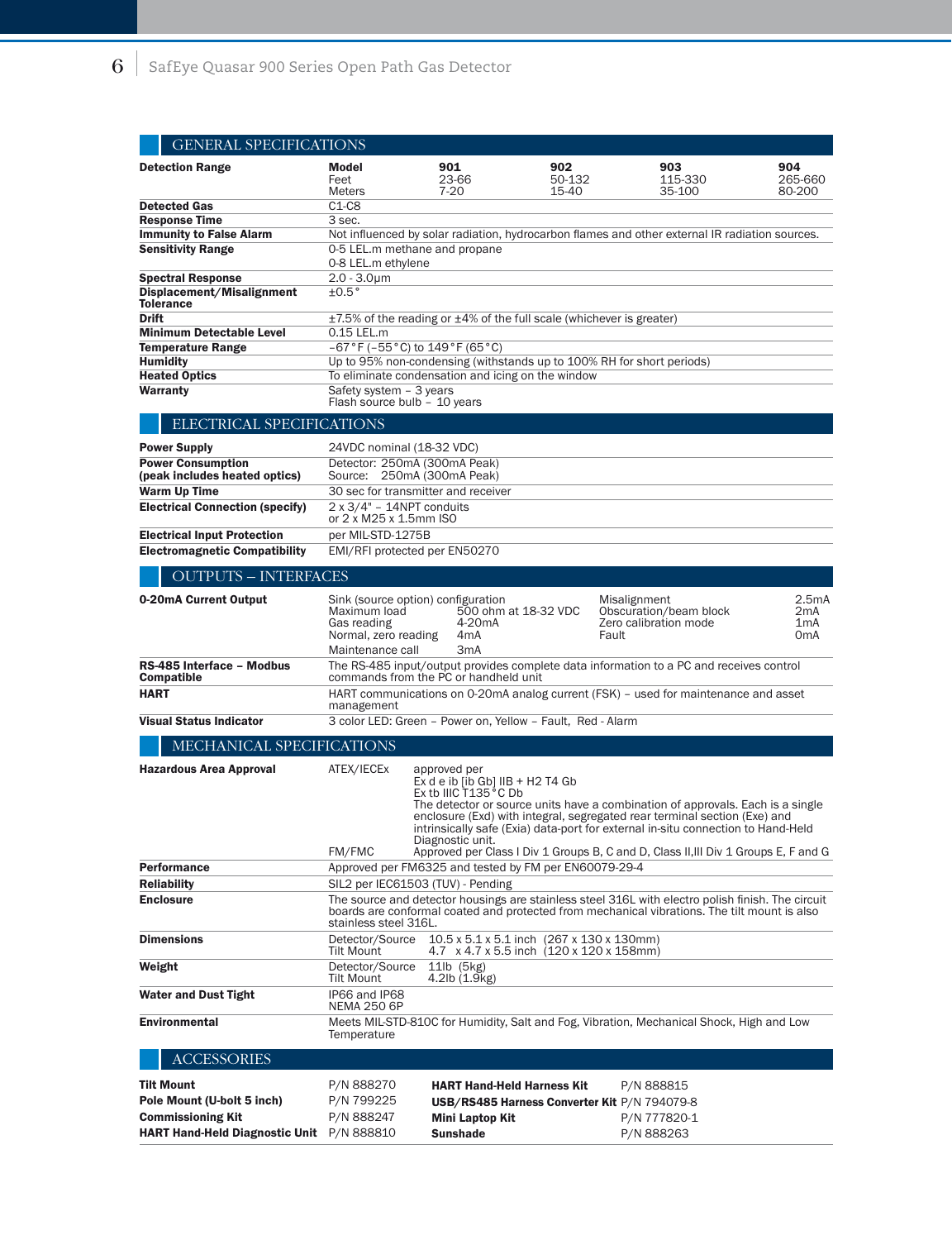### Accessories



### **Commissioning Kit**

P/N 888247

The Commissioning/Alignment Kit is required for commissioning and maintenance checks. Only one kit is required per site, Includes: Alignment Telescope, Magnetic Mode Selector, Function Check Filters (2) and set of Socket keys for access to units

**Sunshade, stainless steel** P/N 888263 **Tilt Mount** P/N 888270 **Pole Mount** (U-Bolt, 5 inch) P/N 799225

### Communication, Diagnostics, Set-up

Commissioning, maintenance and diagnostics tools for the Quasar 900 Series, which provides verification, status and instructions for changing detector parameters.



**Hand-Held Diagnostic Kit** P/N 799810 Certified I.S. (EExia) for use in the hazardous area and connects to I.S. port on 900.



**HART Hand-Held Diagnostic Unit** P/N 888810

Certified I.S. (EExia) for use in the hazardous area and connects to I.S. port on 900. 



**Mini Laptop Kit** P/N 777820-1 Preloaded with Spectrex software. For use in Safe area only. Connects, for convenience, to port on 900 or RS 485 terminals.

*If, instead, user wishes to use their own HART handheld or PC / laptop in safe area, we offer:*

### **HART Hand-Held Harness kit**

#### P/N 888815

For standard HART Hand-Held (I.S.) to connect between the Hand-Held and the I.S. Port on 900, including a harness.

### **USB RS485 Harness Converter Kit**

P/N 794079-8

With RS485/USB converter, kit is used with Spectrex Host software, enables the user to connect to any available PC or laptop. For use in safe area only. Connects, for convenience, to connection port on 900 or RS485 terminals